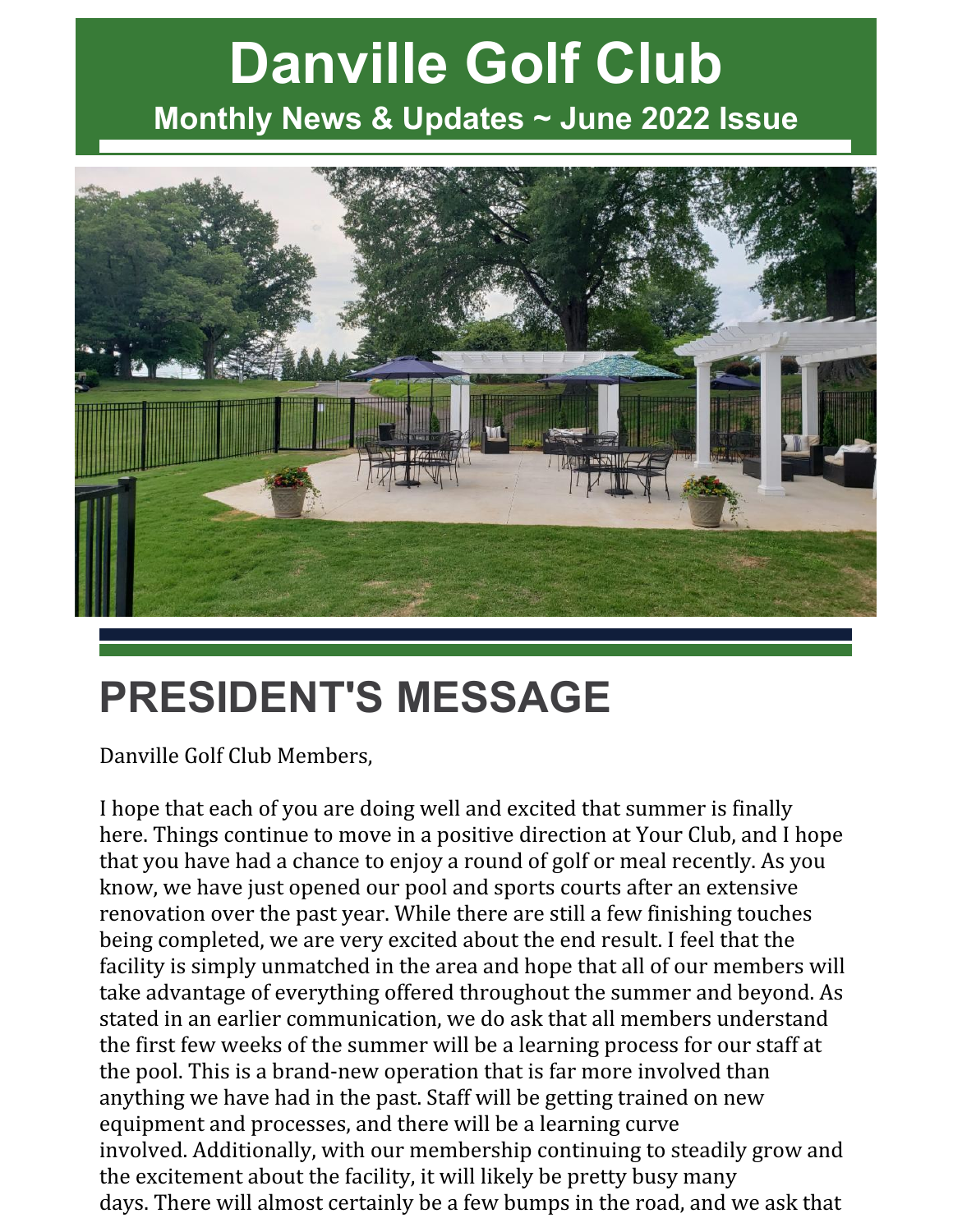the membership be understanding as we work through things early on. From a cost perspective, we ended up spending about 10% more than our original estimate. This came largely from three (3) things that were added during the construction process. These items were adding an interior stairway to allow for easier access to both levels of the pool house, purchasing two (2) new HVAC systems for the pool house, and upgrading the pool house electrical system. The Board felt that these additional expenses were "needs" as opposed to "wants" and I believe the membership would agree. We were able to fund these overages by expanding our loan with American National Bank from \$600,000 to \$700,000. While we did not spend all the additional \$100,000, it was available if needed. Even though we did spend a little more money than our original goal, this will not require any additional assessment to the membership. Our current membership total is at 329, which is a far higher number than we budgeted, and those dues will offset the additional spending that was needed. I am very excited about the position of Your Club as we move forward and hope that each of you are as well. Please let me or any of the Board know if there is anything we can do to make your membership experience better.

Conrad Smith, DGC President

#### **Danville Golf Club Board of Directors**

**[Click](https://files.constantcontact.com/013ac6f8601/8510346a-2bdb-47e1-98a5-9bb3e86d4e12.pdf) Link for List**

**2022 [Membership](https://files.constantcontact.com/013ac6f8601/c4911011-ade5-4cde-90c1-52fe4e985dc5.pdf) Packet (new) 2022 DGC [Membership](https://files.constantcontact.com/013ac6f8601/65b0495b-4dc8-4142-81cb-f448eaf4602b.pdf) Application**



#### **Did you hear the News?**

Danville Golf Club was featured in an article in the Virginia Golfer Magazine.

Check it out. Click link below.

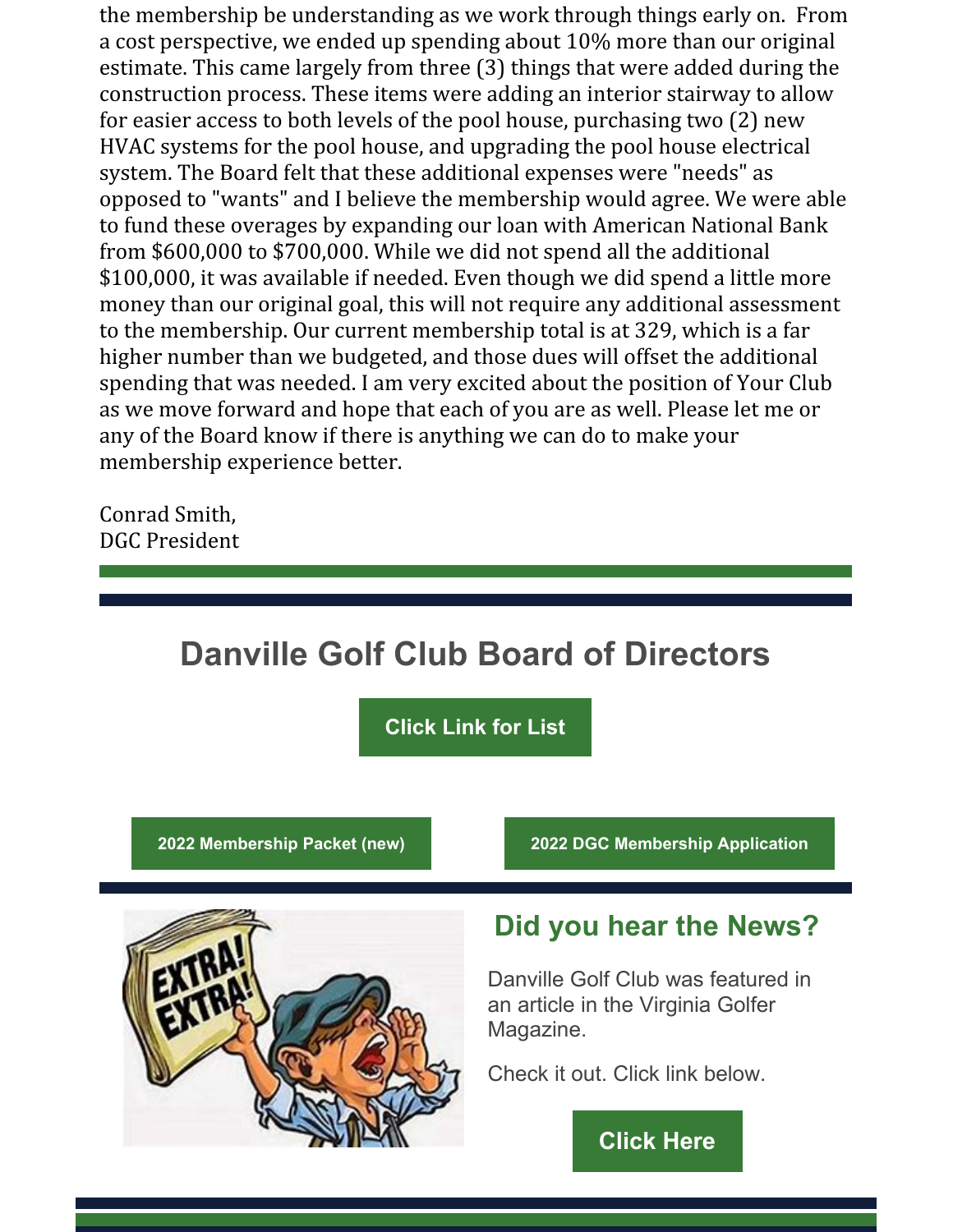**Thank you to our outstanding members who are sharing Danville Golf Club and helping us add to our Club Family.** *Let's give a warm welcome to our Newest Members.*



James Newcomb Luis & Sallie Abreu William Lewis Steve & Sarah Young William Brown

Steven & Suzanne Boerrigter Steven & Shay Clark Dean & Blair Smith Jamie & Jennifer Younger

## Food & Beverage Department

# *Upcoming Catering Events*

## **Father's Day Cookout**

Link to **[Additional](https://files.constantcontact.com/013ac6f8601/e718eef1-43d9-4725-9f0e-b5fab56a91e1.pdf) Resource**

**Butcher's Block** Link to **[Additional](https://files.constantcontact.com/013ac6f8601/0453a4e7-3b8d-4c49-82b2-e3fe6f2a7c71.pdf) Resource**

**Pool Party** Link to **[Additional](https://files.constantcontact.com/013ac6f8601/c63ce1ca-78fc-4f8f-96ab-c0e29ecade36.pdf) Resource**

#### **June Calendar**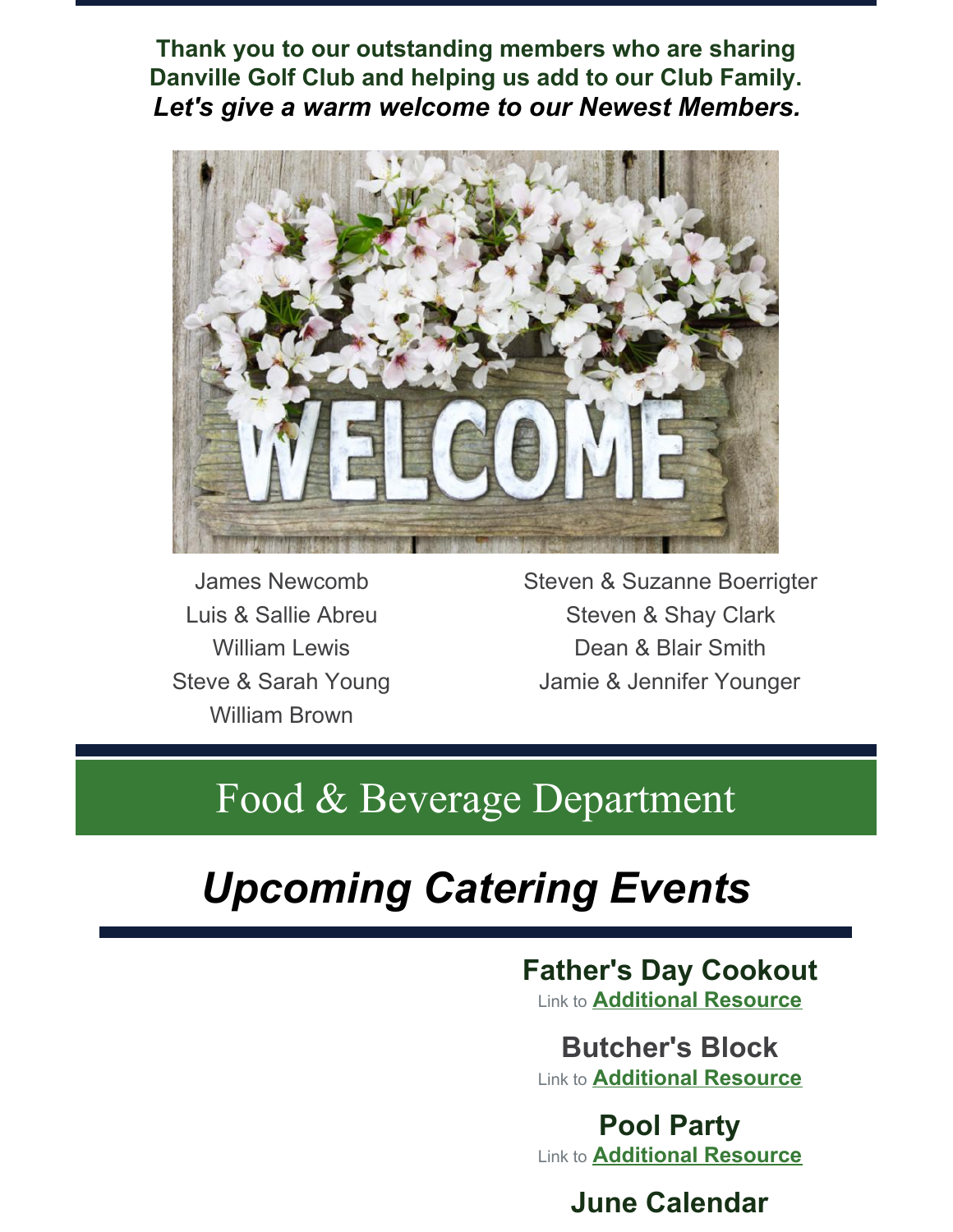

Link to **[Additional](https://files.constantcontact.com/013ac6f8601/24532547-f7b2-4434-a69e-8b7172722d8d.pdf) Resource**

## DGC Departments

**Pro's News** Link to **[Additional](https://files.constantcontact.com/013ac6f8601/23b987b1-4569-4067-ae44-dd7efbba7966.pdf) Resource**

**2022 Golf Schedule** Link to **[Additional](https://files.constantcontact.com/013ac6f8601/caa5e61a-4b5f-4935-9975-e2f8879b844c.pdf) Resource**

**WGA News** Link to **[Additional](https://files.constantcontact.com/013ac6f8601/113d1c61-1bf7-48cb-8d80-4950184a6fd9.pdf) Resource**

## Pool /Tennis News

**Pool News** Link to **[Additional](https://files.constantcontact.com/013ac6f8601/31918f74-eca7-4ee8-bcaf-36087ee888f7.pdf) Resource**

**Upcoming Pool Events** Link to **[Additional](https://files.constantcontact.com/013ac6f8601/b26636ed-6752-4365-a330-fb35a44d2966.pdf) Resource**

**Pool Rules** Link to **[Additional](https://files.constantcontact.com/013ac6f8601/a68d9574-49f9-4115-ad60-939cfca5c0d9.pdf) Resource**